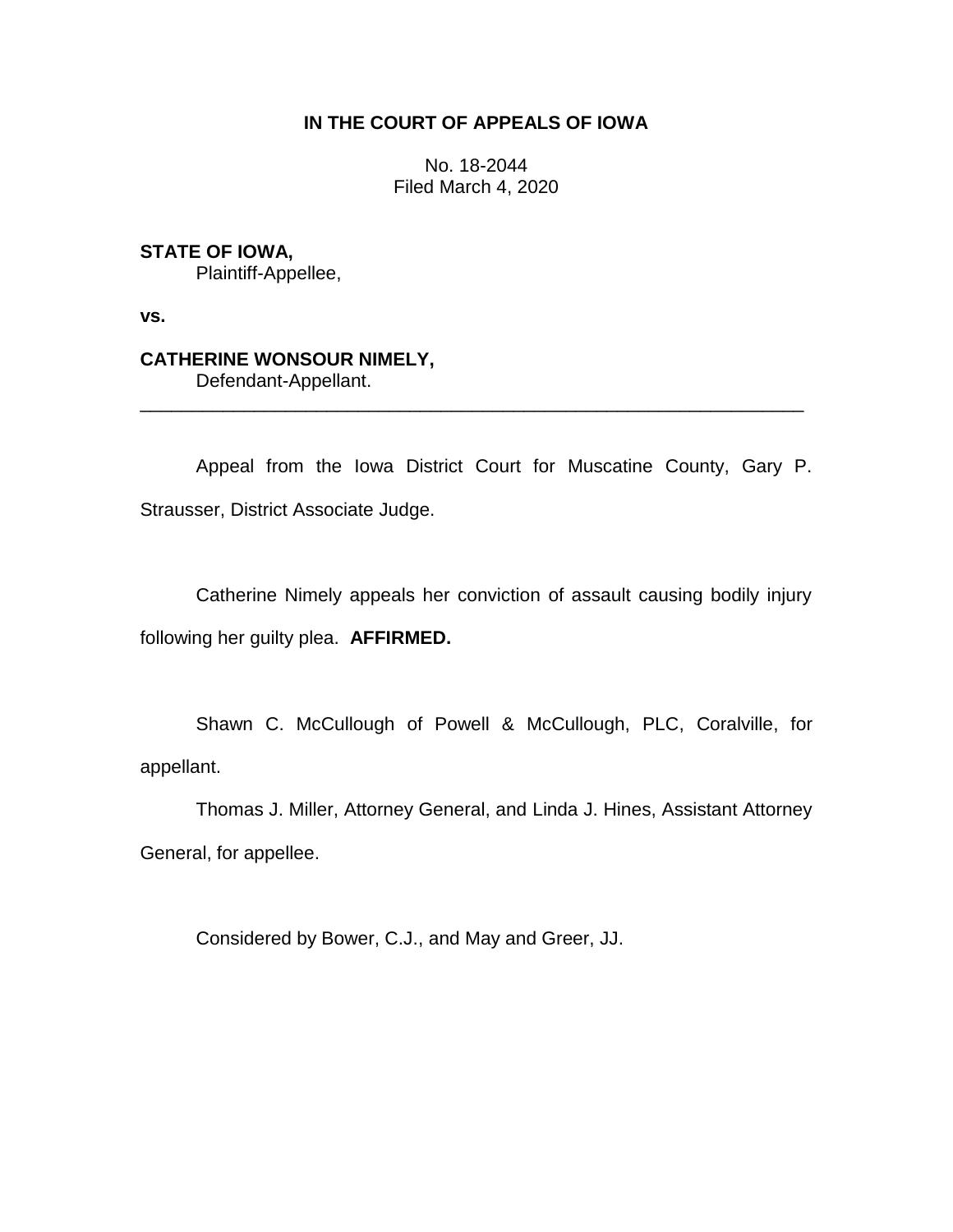### **GREER, Judge.**

Catherine Nimely appeals her conviction and sentence following her guilty plea, claiming ineffective assistance of counsel. Nimely claims that her counsel improperly allowed her to plead guilty to assault causing injury when there was insufficient factual basis to support her plea. We find a sufficient factual basis and affirm.

#### **I. Background Facts and Proceedings.**

According to the minutes of testimony, in March 2018, Nimely approached her thirteen-year-old neighbor, F.B., to babysit her kids. F.B. refused and then entered her apartment. Nimely, carrying her small child, eventually gained access to F.B.'s home where she punched and choked F.B. Afterward, Nimely left, and F.B. called the police. When police arrived, they interviewed F.B., who identified Nimely as the assailant. F.B. described the facts of the assault to the police. To confirm the attack, the police officer observed and photographed scratches and blood on F.B.'s neck.

With the help of counsel, Nimely entered a written guilty plea to the serious misdemeanor of assault causing injury. *See* Iowa Code §§ 708.1, .2(2) (2018). A section in the written guilty plea stated,

The Court, in determining whether there is a factual basis for this plea of guilty, may make such a determination by examining the Minutes of Testimony attached to the Trial Information, by reviewing the investigative reports of law enforcement agents . . . , or by asking me or counsel to recite and summarize the material facts that would be offered at trial.

On the guilty plea, Nimely also handwrote that on March 30, the night of the assault, she did "[c]ommit an assault causing an injury." The district court accepted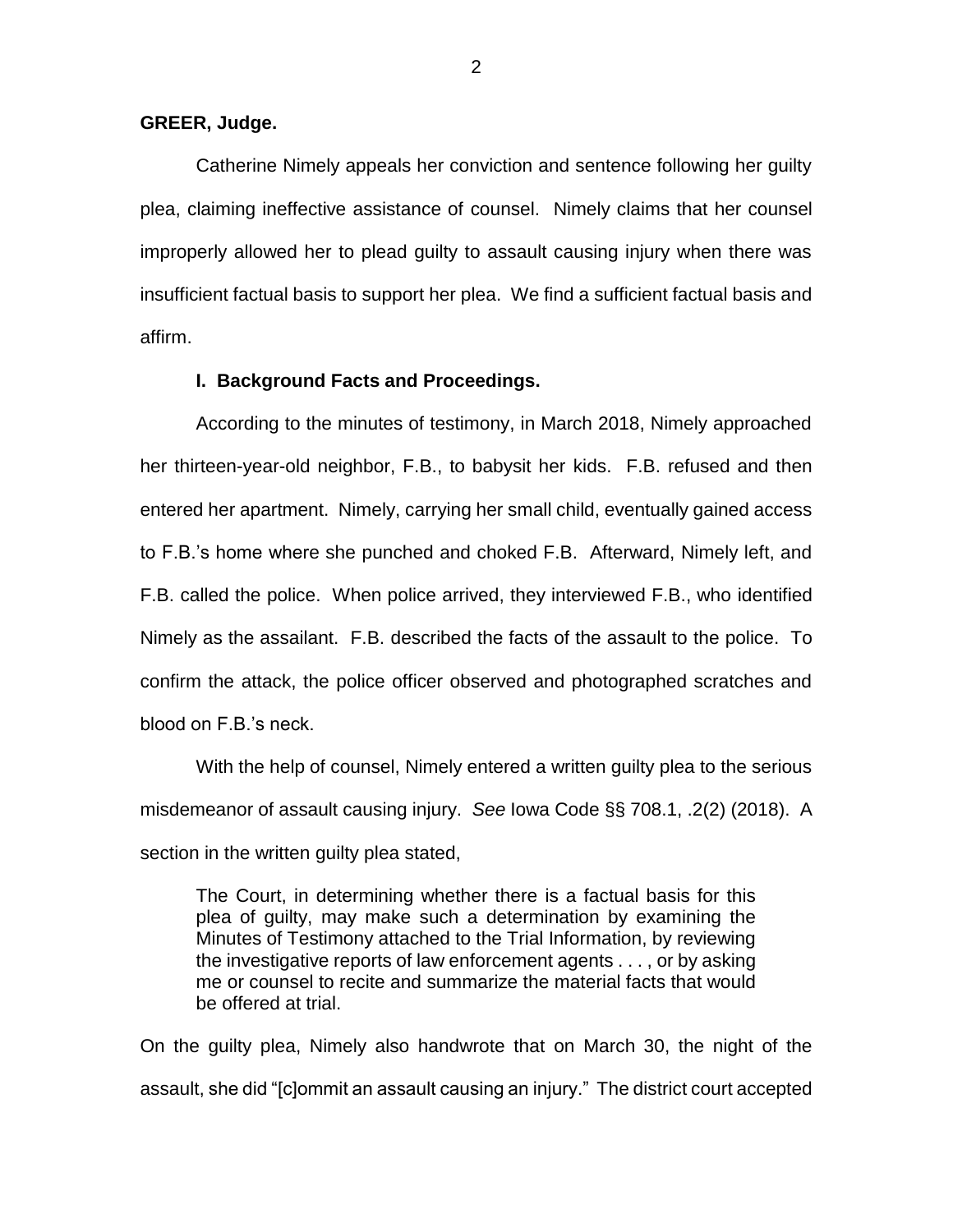the written guilty plea and sentenced Nimely to a sixty-day term of incarceration, which it suspended, and placed her on unsupervised probation for two years. Nimely appeals.

#### **II. Standard of Review.**

Because a claim of ineffective assistance of counsel is constitutional in nature, appellate review of this claim is de novo. *State v. Scalise*, 660 N.W.2d 58, 61–62 (Iowa 2003).

#### **III. Analysis.**

First the State challenges Nimely's right to appeal, arguing that Senate File 589, and the subsequent change to Iowa Code sections 814.6 and 814.7, governs the appellate review of a guilty plea through retroactive application of the amendments and prevents Nimely from urging ineffective assistance on direct appeal. The Iowa Supreme Court addressed this in *State v. Macke*, holding, "Iowa Code sections 814.6 and 814.7, as amended, do not apply to a direct appeal from a judgment and sentence entered before July 1, 2019." 933 N.W.2d 226, 228 (Iowa 2019). The Iowa Supreme Court's holding is clear, and Nimely's direct appeal is proper and reviewable.

Turning to Nimely's argument, her only claim on appeal is that her counsel was ineffective by allowing her to enter a guilty plea without a sufficient factual basis. As a result, she contends her subsequent conviction and sentence must be vacated and remanded for a new trial. More specifically, Nimely argues the guilty plea fails to identify the victim and her injuries sufficient to establish a factual basis. Although Nimely concedes that the guilty plea has a section that references the court's ability to consider the trial information and the minutes of testimony to form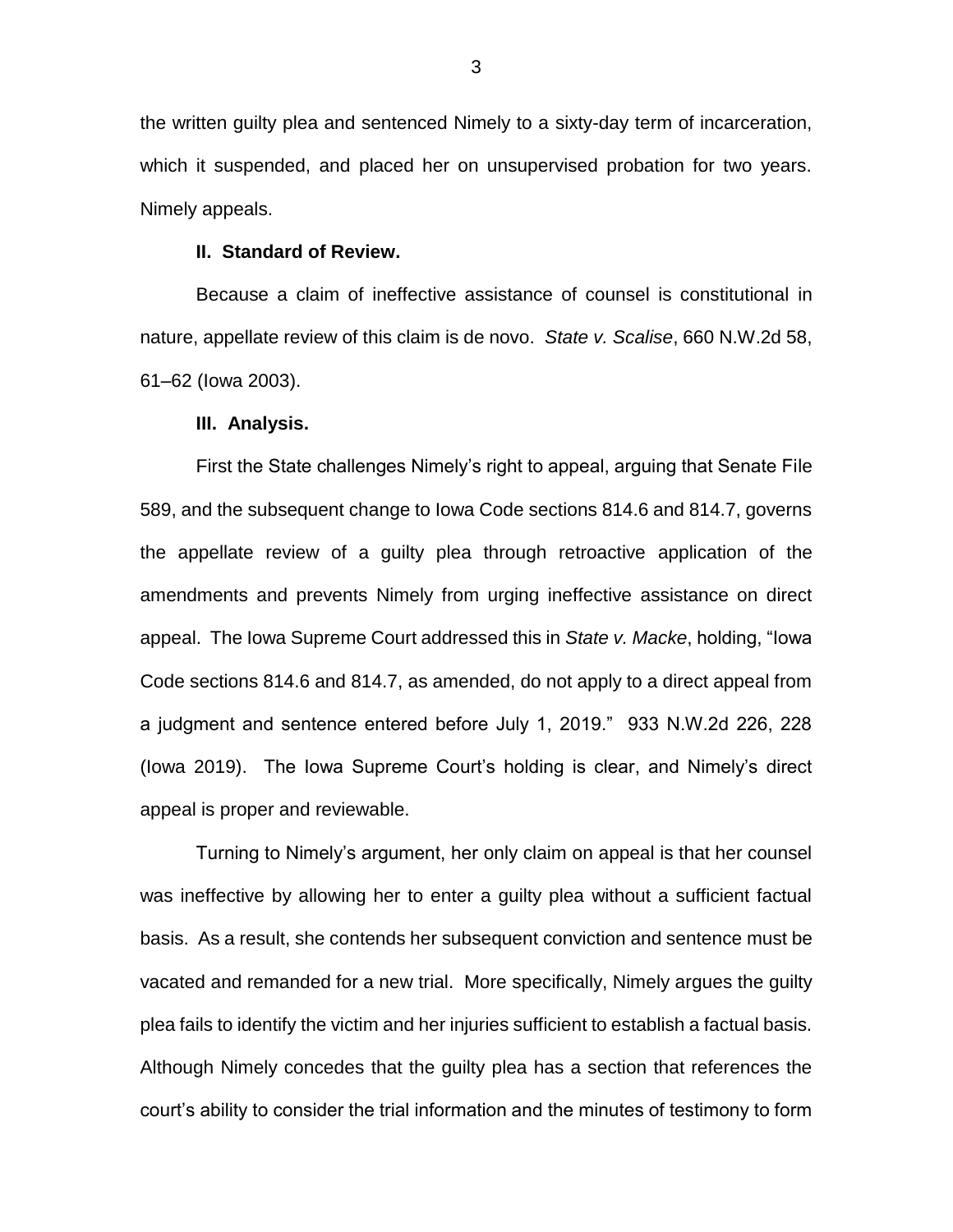a factual basis, she argues that the section is mere boilerplate language which ought to be more specific and include the factual details of the crime.

To establish ineffective assistance of counsel, Nimely must prove by a preponderance of the evidence that (1) counsel failed to perform an essential duty, and (2) prejudice resulted. *State v. Biddle*, 652 N.W.2d 191, 203 (Iowa 2002). Counsel violates an essential duty by allowing a defendant to plead guilty to an offense without a sufficient factual basis. *State v. Philo*, 697 N.W.2d 481, 485 (Iowa 2005). In these circumstances, prejudice will be presumed. *State v. Ortiz*, 789 N.W.2d 761, 764–65 (Iowa 2010).

When analyzing whether counsel failed to perform an essential duty, "[t]here is a strong presumption that counsel's performance meets professional standards." *State v. Oetken*, 613 N.W.2d 679, 683 (Iowa 2000). The burden is on the defendant to "present an affirmative factual basis establishing inadequate representation." *Id.* Nimely claims that there was insufficient evidence to establish guilt beyond a reasonable doubt for assault causing injury.

Because a factual basis argument is not new, we reference long-standing guidelines:

The determination of whether there is a factual basis in the record to support the charge to which the defendant seeks to plead quilty is an objective inquiry that has nothing to do with the state of mind of the accused, but everything to do with the state of the record evidence.

*State v. Finney*, 834 N.W.2d 46, 55 (Iowa 2013).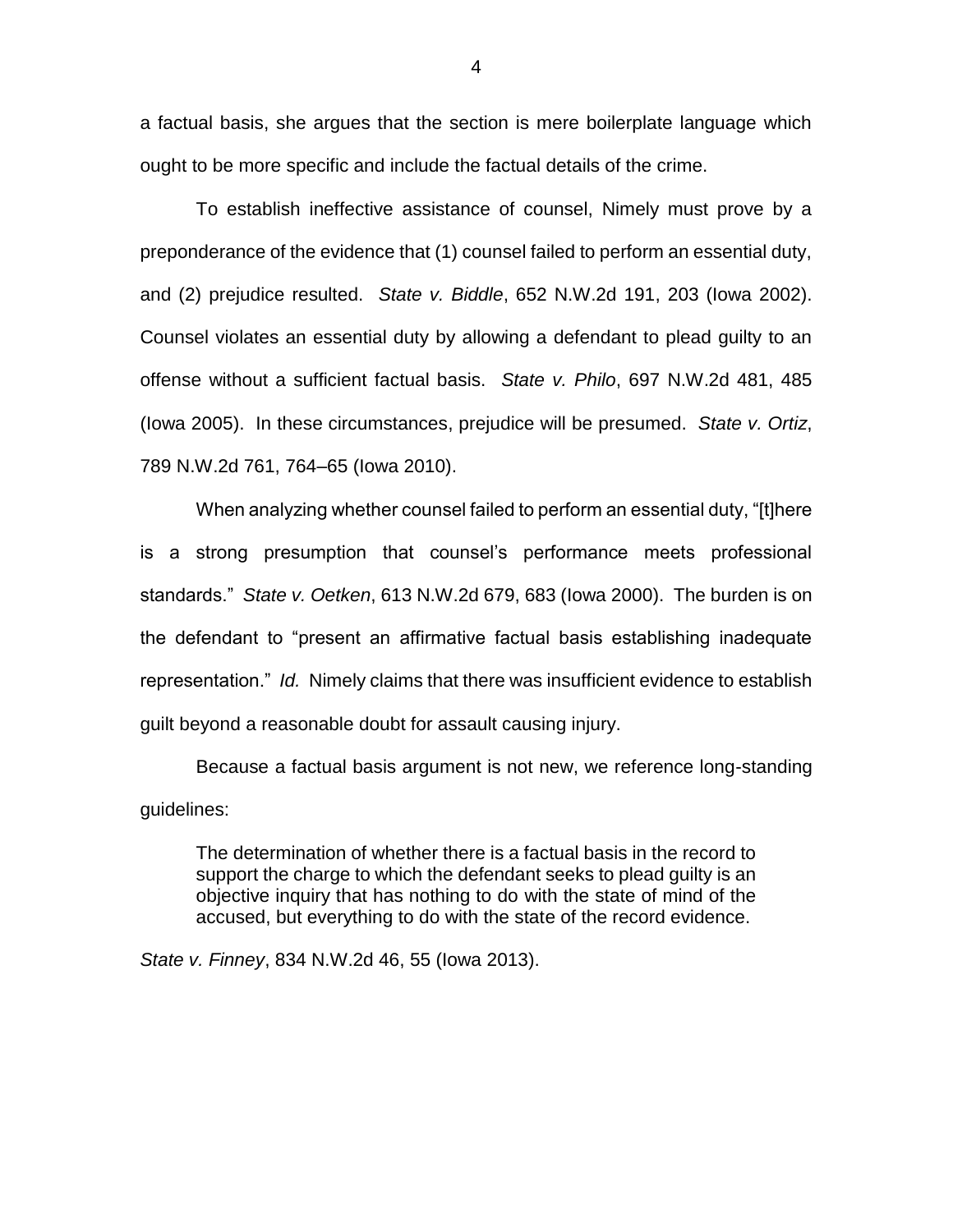The court may rely on the minutes of testimony when analyzing the record for a factual basis. *State v. Keene*, 630 N.W.2d 579, 581 (Iowa 2001). The record as a whole must disclose facts to satisfy the elements of the crime.<sup>1</sup> Id.

In contrast, the State claims the minutes of testimony establish the factual basis and notes Nimely agreed to allow the minutes of testimony to be used as evidence to find a factual basis for her plea. We agree with the State. There is a sufficient factual basis to support Nimely's guilty plea, and relying on the minutes of testimony to establish the factual basis is proper.

Consideration of the full record eviscerates Nimely's position. Here the record, including the minutes of testimony, establishes the elements of assault causing injury. F.B.'s statements, as well as the officers' arrest narratives and photographs, describe Nimely as the assailant, establish her presence at the crime scene, and describe the injuries F.B. sustained as a result of Nimely's assault. While Nimely may be correct that the section of the guilty plea form advising her that the court could use the minutes of testimony to establish the factual basis is boilerplate, this argument provides her no relief. Our case law is clear: the district court may use the minutes of testimony to establish a factual basis, and the guilty plea itself is not fatally flawed because the guilty plea fails to contain specific detail necessary to establish the factual basis. *See Finney*, 834 N.W.2d at 62 (noting that in determining whether a factual basis supports a guilty plea, "the entire record before the district court may be examined" and providing "that insubstantial errors

 $\overline{a}$ 

<sup>&</sup>lt;sup>1</sup> Iowa Code section 708.1 provides, "A person commits an assault when, without justification, the person does . . . [a]ny act which is intended to cause pain or injury to, or which is intended to result in physical contact which will be insulting or offensive to another, coupled with the apparent ability to execute the act."